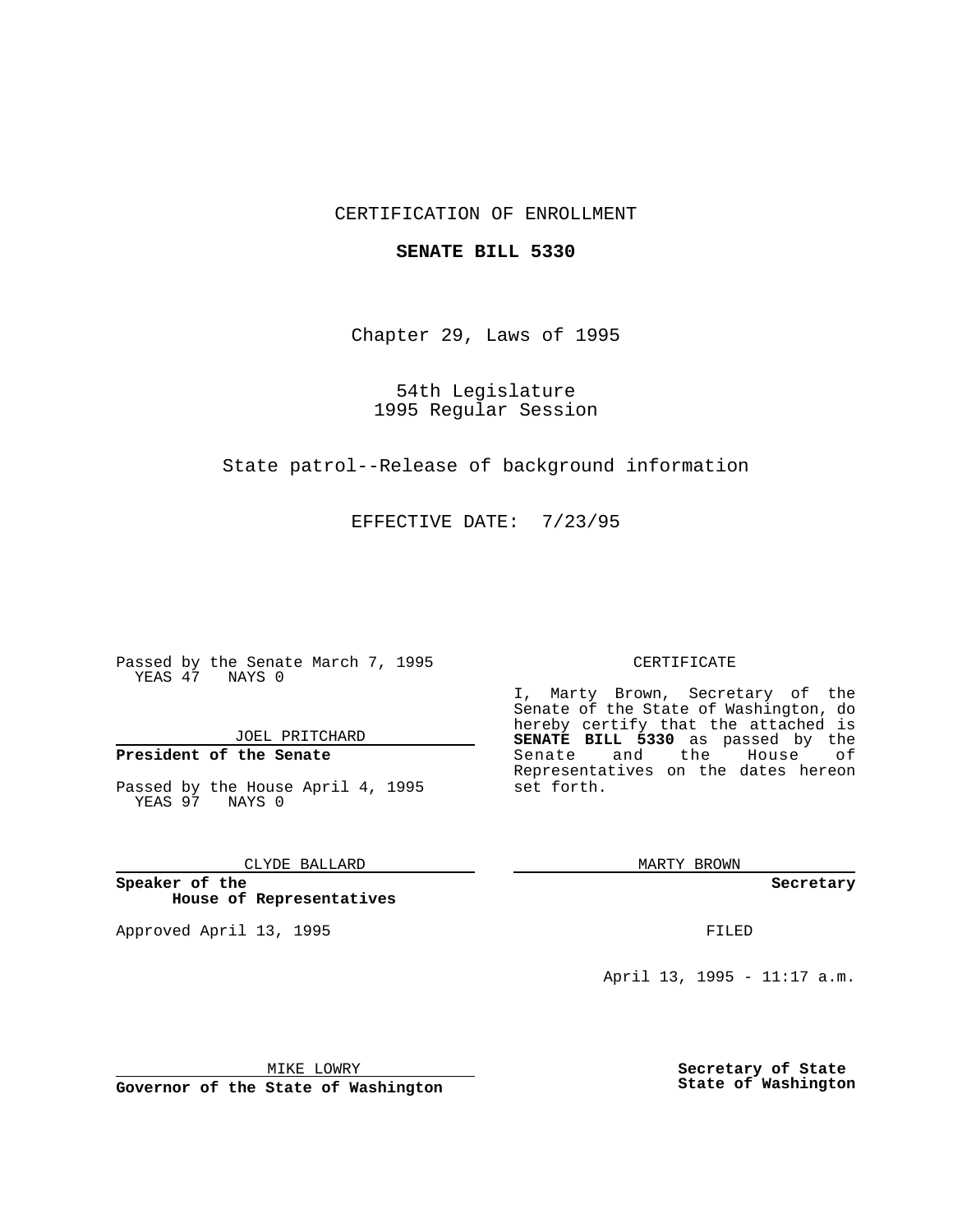# **SENATE BILL 5330** \_\_\_\_\_\_\_\_\_\_\_\_\_\_\_\_\_\_\_\_\_\_\_\_\_\_\_\_\_\_\_\_\_\_\_\_\_\_\_\_\_\_\_\_\_\_\_

\_\_\_\_\_\_\_\_\_\_\_\_\_\_\_\_\_\_\_\_\_\_\_\_\_\_\_\_\_\_\_\_\_\_\_\_\_\_\_\_\_\_\_\_\_\_\_

Passed Legislature - 1995 Regular Session

**State of Washington 54th Legislature 1995 Regular Session By** Senators Smith and Franklin; by request of Washington State Patrol Read first time 01/19/95. Referred to Committee on Law & Justice.

 AN ACT Relating to the release of background information by the state patrol; and amending RCW 43.43.838.

BE IT ENACTED BY THE LEGISLATURE OF THE STATE OF WASHINGTON:

 **Sec. 1.** RCW 43.43.838 and 1992 c 159 s 7 are each amended to read as follows:

 (1) After January 1, 1988, and notwithstanding any provision of RCW 43.43.700 through 43.43.810 to the contrary, the state patrol shall furnish a transcript of the conviction record, disciplinary board final decision and any subsequent criminal charges associated with the conduct that is the subject of the disciplinary board final decision, or civil adjudication record pertaining to any person for whom the state patrol or the federal bureau of investigation has a record upon the written request of:

(a) The subject of the inquiry;

 (b) Any business or organization for the purpose of conducting evaluations under RCW 43.43.832;

(c) The department of social and health services;

 (d) Any law enforcement agency, prosecuting authority, or the 19 office of the attorney general; or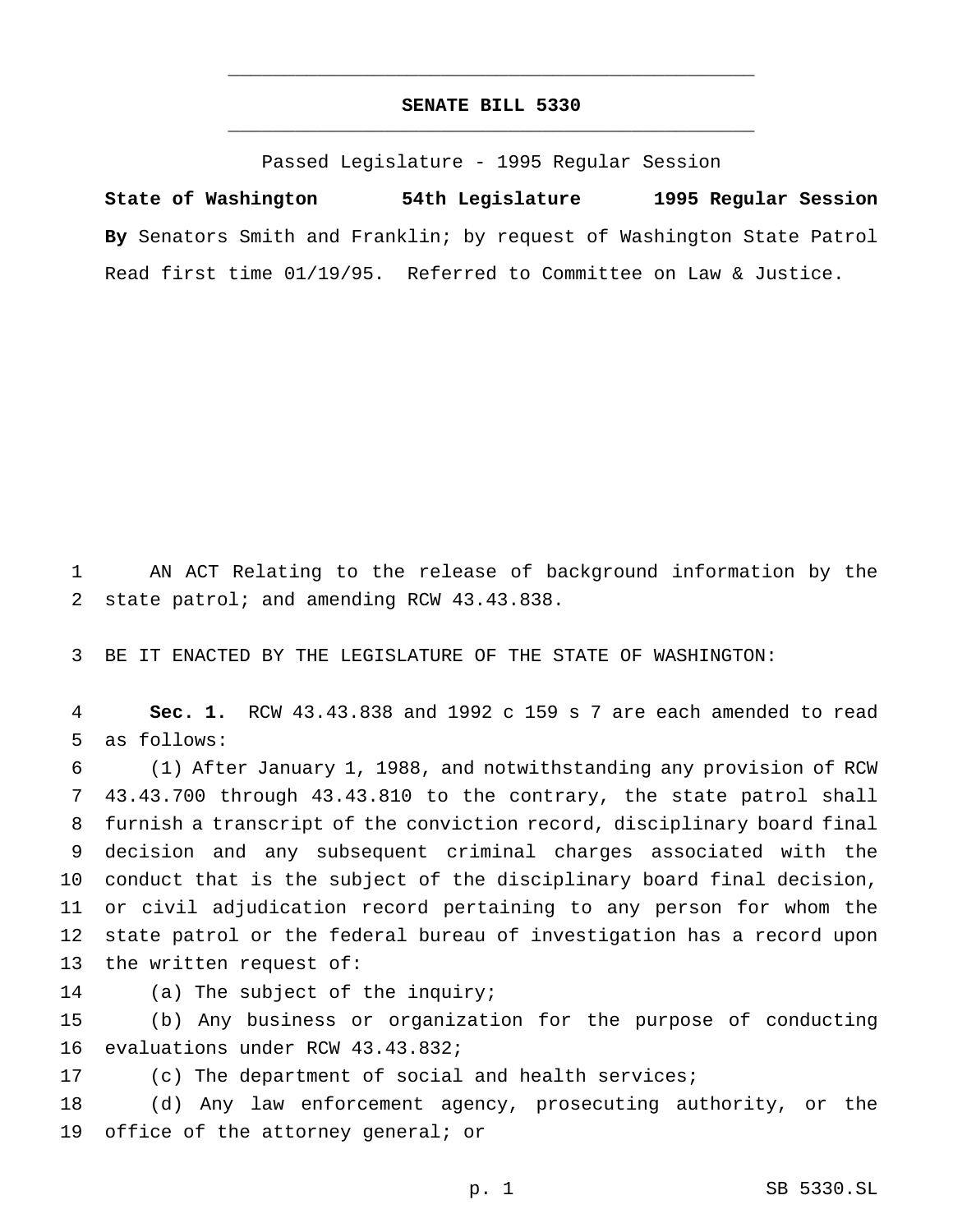(e) The department of social and health services for the purpose of meeting responsibilities set forth in chapter 74.15, 18.51, 18.20, or 72.23 RCW, or any later-enacted statute which purpose is to regulate or license a facility which handles vulnerable adults. However, access to conviction records pursuant to this subsection (1)(e) does not limit or restrict the ability of the department to obtain additional information regarding conviction records and pending charges as set forth in RCW 74.15.030(2)(b).

 After processing the request, if the conviction record, disciplinary board final decision and any subsequent criminal charges associated with the conduct that is the subject of the disciplinary board final decision, or adjudication record shows no evidence of a crime against children or other persons or, in the case of vulnerable adults, no evidence of crimes relating to financial exploitation in which the victim was a vulnerable adult, an identification declaring 16 the showing of no evidence shall be issued to the ((applicant)) 17 business or organization by the state patrol and shall be issued within 18 fourteen working days of the request. The business or organization 19 shall provide a copy of the identification declaring the showing of no 20 evidence to the applicant. Possession of such identification shall satisfy future record check requirements for the applicant for a two- year period unless the prospective employee is any current school district employee who has applied for a position in another school district.

 (2) The state patrol shall by rule establish fees for disseminating records under this section to recipients identified in subsection (1)(a) and (b) of this section. The state patrol shall also by rule establish fees for disseminating records in the custody of the national crime information center. The revenue from the fees shall cover, as nearly as practicable, the direct and indirect costs to the state patrol of disseminating the records: PROVIDED, That no fee shall be charged to a nonprofit organization for the records check: PROVIDED FURTHER, That in the case of record checks using fingerprints requested by school districts and educational service districts, the state patrol shall charge only for the incremental costs associated with checking fingerprints in addition to name and date of birth. Record checks requested by school districts and educational service districts using only name and date of birth shall continue to be provided free of charge.